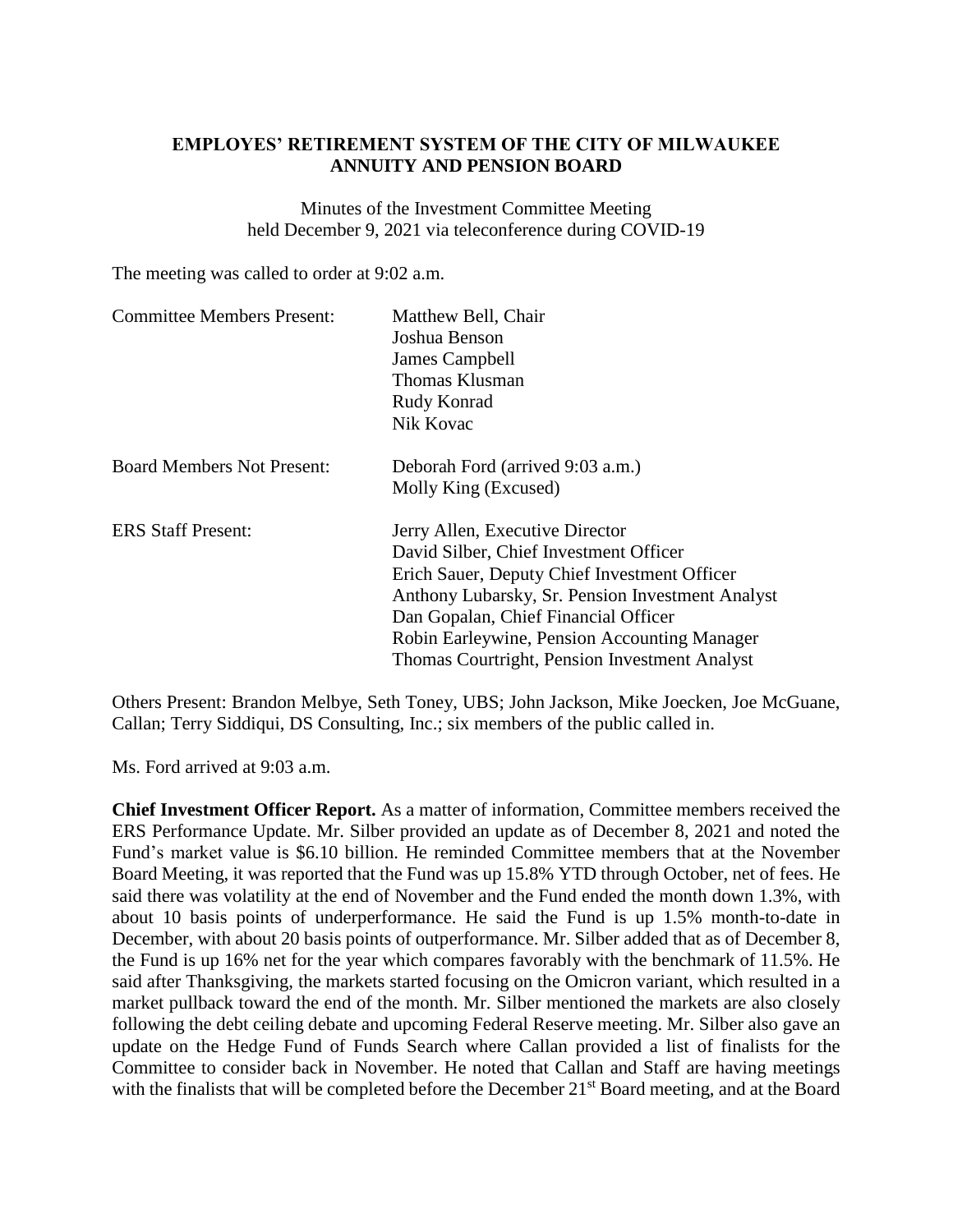meeting it will be determined who and how many finalists to interview. He added that the tentative plan is for the finalists approved at the December Board meeting to be interviewed at the February 2022 Investment Committee meeting. He said UBS, the Fund's existing Hedge Fund of Funds manager, would be presenting today to provide an update. Mr. Silber said substantial progress towards implementing the new Fixed Income Structure, approved last month, would be made by the end of the year.

**Approval of Statement of Investment Policy Update.** As a matter of information, Committee members received the redlined copy of changes to approve, clean copy, and entire reference copy of the Statement of Investment Policy. Mr. Silber said the redlined copy shows the Fixed Income target allocations with Passive Fixed Income being reduced from 7.9% to 5.5% and with Core Opportunistic Fixed Income being increased from 14.1% to 16.5%, consistent with the new Fixed Income structure approved in November. He noted verbiage was also updated regarding some of the Minimum and Maximum ranges and for the Real Assets target weights. Mr. Silber said the other piece of the Fixed Income structure was replacing the currently used U.S. Aggregate Bond Index with the U.S. Government Bond Index. He said two pages were eliminated for a manager that was liquidated a couple months ago.

It was moved by Mr. Konrad, seconded by Mr. Benson, and unanimously carried, to approve the Approval of Statement of Investment Policy Update.

**Approval of BlackRock Institutional Trust Company, N.A. Contract Amendment.** Mr. Sauer said the contract was amended to reflect the change from the Barclays U.S. Aggregate Bond Index to the U.S. Government Bond Index. He noted the fee schedule is slightly lower than what was paid for with the Aggregate Index. Mr. Carroll added there were no significant concerns or changes to what was proposed by BlackRock. Mr. Silber noted, if approved by the Committee today, Staff would implement the contract according to Board rules that do not require, under certain conditions, approval at a Board meeting.

It was moved by Mr. Konrad, seconded by Mr. Campbell, and unanimously carried, to approve the Approval of BlackRock Institutional Trust Company, N.A. Contract Amendment.

**2022 Tentative Due Diligence Schedule.** As a matter of information, Committee members received the 2022 Tentative Due Diligence Schedule. Mr. Sauer noted that he hoped the vaccines will be effective against the new variant and that managers will be back in their offices and open to having visitors. He said they planned the schedule to make in-person visits at the managers' offices but that could change depending on conditions at the time. He invited Committee and Board members to attend due diligence meetings for educational purposes. Discussion ensued.

**UBS Hedge Fund Solutions Presentation.** As a matter of information, Committee members received the CMERS' Investment Committee Meeting booklet from UBS Hedge Fund Solutions. Mr. Melbye gave an overview of UBS and noted UBS manages approximately \$430 million of assets under management for the ERS who has been a client for seven years. Mr. Toney commented that UBS